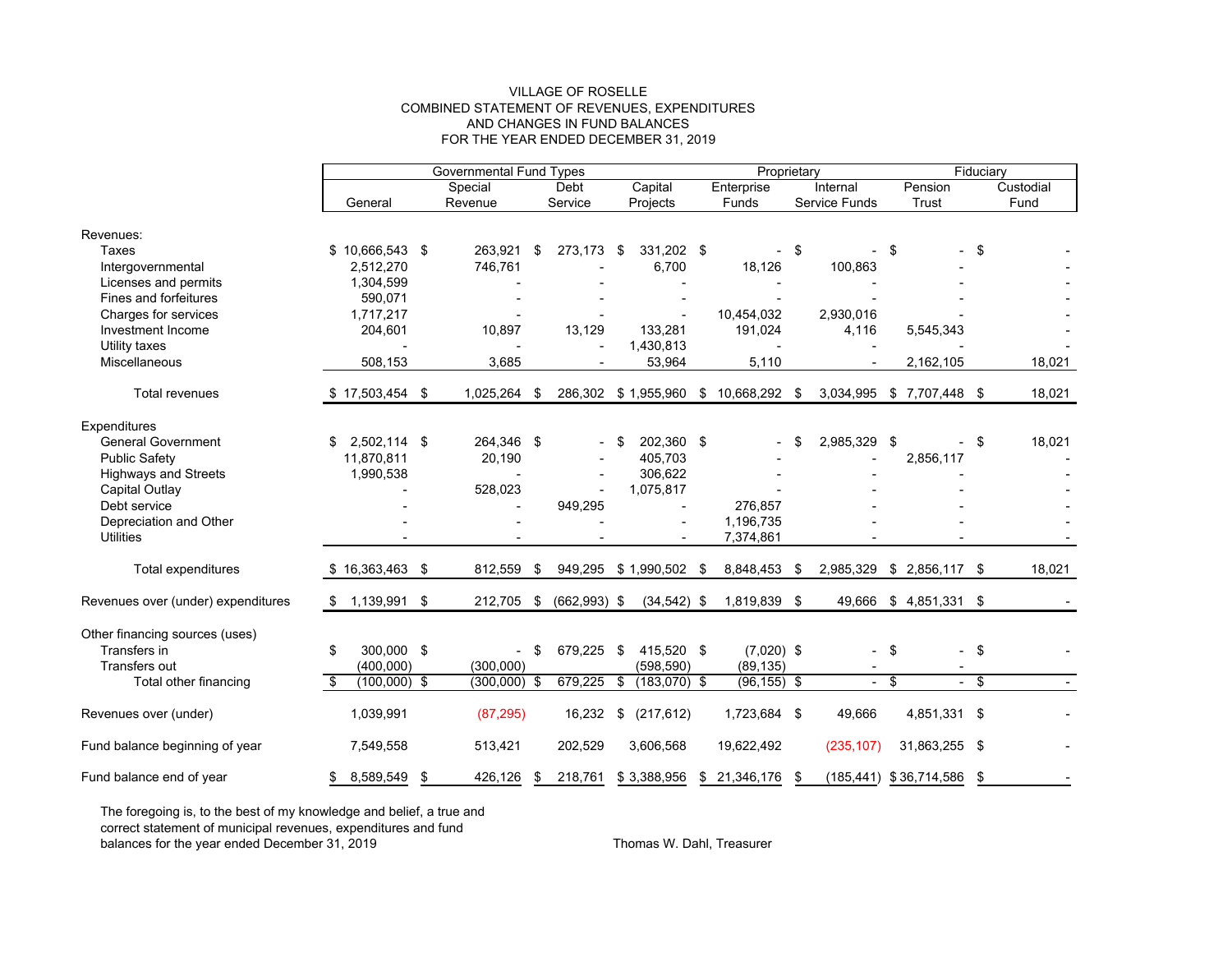| <b>Revenues by Source</b>                         |            |  |  |  |  |
|---------------------------------------------------|------------|--|--|--|--|
| <b>Property Taxes</b>                             | 6,345,862  |  |  |  |  |
| Personal Property Replacement Tax                 | 38,504     |  |  |  |  |
| Sales Tax                                         | 3,527,692  |  |  |  |  |
| State Income Tax                                  | 2,422,872  |  |  |  |  |
| Local Use Tax                                     | 768,061    |  |  |  |  |
| Motor Fuel Tax Allotments                         | 746,761    |  |  |  |  |
| Foreign Fire Insurance                            | 37,009     |  |  |  |  |
| Pull Tab Tax                                      | 695        |  |  |  |  |
| Auto Rental Tax                                   | 1,085      |  |  |  |  |
| <b>Utility Tax</b>                                | 1,430,812  |  |  |  |  |
| Hotel/Motel Tax                                   | 76,387     |  |  |  |  |
| <b>Eating Establishment Tax</b>                   | 489,199    |  |  |  |  |
| <b>Amusement Tax</b>                              | 25,497     |  |  |  |  |
| Video Rental Tax                                  | 7,965      |  |  |  |  |
| Video Gaming Tax                                  | 221,783    |  |  |  |  |
| <b>Building Fees</b>                              | 321,985    |  |  |  |  |
| <b>Water Sales</b>                                | 4,174,508  |  |  |  |  |
| Sewer Sales                                       | 2,801,270  |  |  |  |  |
| Capital Improvement Surcharge                     | 2,926,563  |  |  |  |  |
| <b>Parking Fees</b>                               | 376,773    |  |  |  |  |
| <b>Other Fees</b>                                 | 63,051     |  |  |  |  |
| <b>Vehicle Licenses</b>                           | 659,180    |  |  |  |  |
| <b>Other Licenses</b>                             | 264,068    |  |  |  |  |
| Fines                                             | 685,372    |  |  |  |  |
| <b>Charges for Services</b>                       | 2,872,871  |  |  |  |  |
| <b>Employer Police/Fire Pension Contributions</b> | 1,751,375  |  |  |  |  |
| <b>Employee Police/Fire Pension Contributions</b> | 405,830    |  |  |  |  |
| Other Income                                      | 2,507,144  |  |  |  |  |
| <b>Grants &amp; Donations</b>                     | 116,905    |  |  |  |  |
| <b>Investment Income</b>                          | 6,102,388  |  |  |  |  |
| Recaptures                                        | 12,248     |  |  |  |  |
| Impact Fees Collected Other Gov                   | 18,021     |  |  |  |  |
| <b>Total Revenue</b>                              | 42,199,736 |  |  |  |  |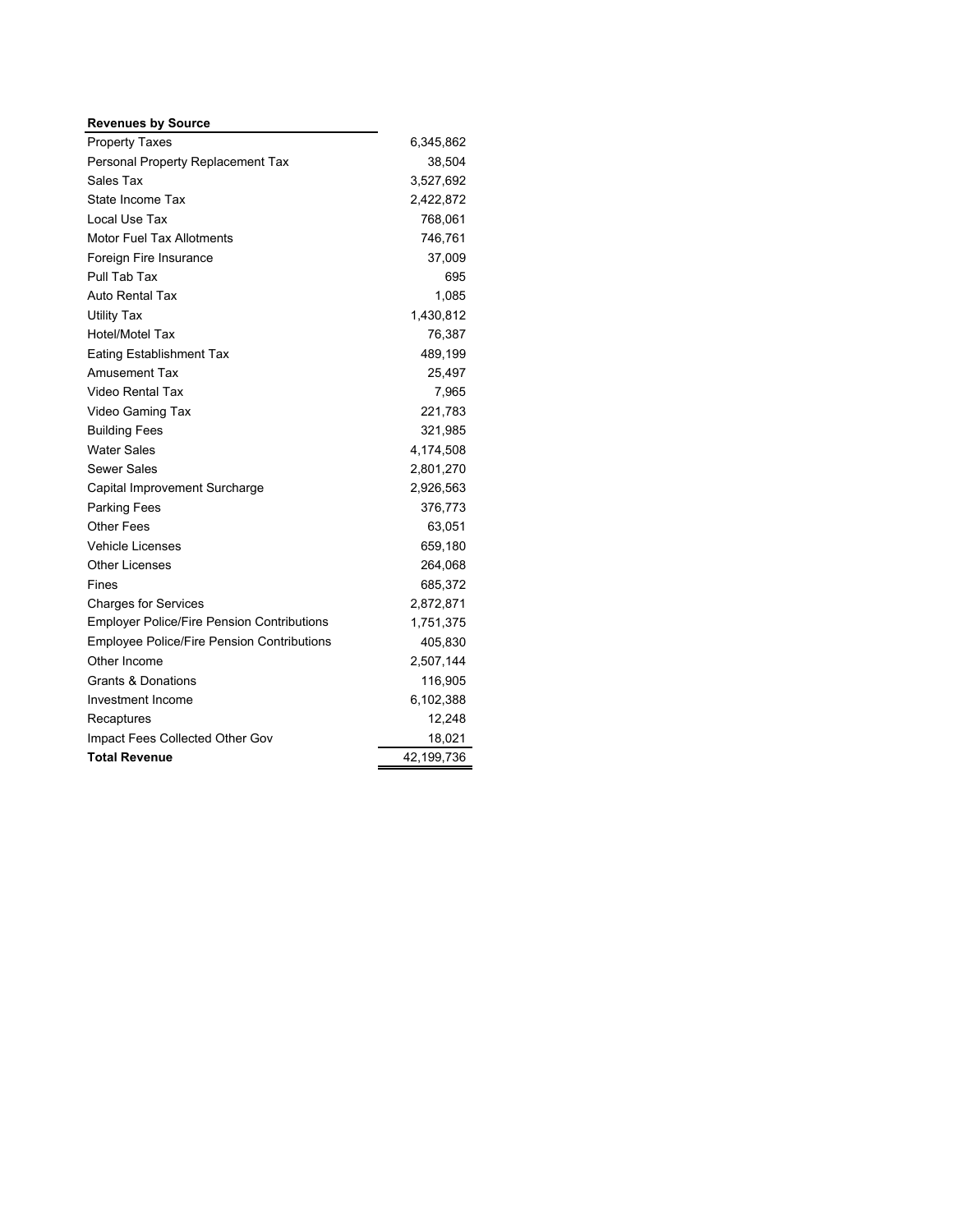| ACME CONCRETE RAISING & REPAIR               | 19,800.00    |
|----------------------------------------------|--------------|
| AFFORDABLE OFFICE INTERIORS INC              | 118,745.86   |
| AIR ONE EQUIPMENT INC                        | 23,164.34    |
| <b>ALADTEC</b>                               | 3,000.00     |
| ALEXANDER EQUIPMENT CO                       | 2,779.81     |
| ALEXIAN BROTHERS AMBULATORY GROUP            | 34,377.00    |
| ALL POINT PROPERTY SERVICES                  | 3,050.00     |
| ALLIED PAINTING SERVICES                     | 27,150.00    |
| ALM GROUP INC                                | 112,786.85   |
| AMALGAMATED BANK OF CHICAGO                  | 1,240,757.50 |
| AMERICAN ELECTRIC CONSTRUCTION CO            | 3,900.00     |
| AMERON POLE PRODUCTS DIVISION                | 7,268.00     |
| AMPERAGE ELECTRICAL SUPPLY INC               | 81,663.25    |
| ANDERSON PEST SOLUTIONS                      | 2,523.96     |
| AOI AFFORDABLE OFFICE INTERIORS              | 6,523.66     |
| ARCHON CONSTRUCTION CO INC                   | 54,527.26    |
| <b>ARNEL ALVAREZ</b>                         | 4,000.00     |
| <b>ASSOCIATED BANK</b>                       | 123,115.17   |
| AXON ENTERPRISE INC                          | 48,114.80    |
| <b>BADGER METER INC</b>                      | 68,419.56    |
| BAKER TILLY VIRCHOW KRAUSE LLP               | 34,660.00    |
| <b>BARRICADE LITES INC</b>                   | 5,650.40     |
| <b>BAXTER &amp; WOODMAN</b>                  | 16,161.25    |
| BEST TECHNOLOGY SYSTEMS INC                  | 8,755.00     |
| <b>BIO-TRON INC</b>                          | 2,823.75     |
| <b>BLACK BOX CORP</b>                        | 3,300.00     |
| <b>BLOOMINGDALE TOWNSHIP</b>                 | 90,594.25    |
| <b>BLUFF CITY MATERIALS INC</b>              | 3,878.00     |
| <b>BOND, DICKSON &amp; ASSOC</b>             | 4,440.00     |
| <b>BOUGHTON TRUCKING &amp; MATERIALS</b>     | 15,627.74    |
| <b>BRIAN PAGANO</b>                          | 3,000.00     |
| <b>BRUCE SCHROER</b>                         | 5,848.08     |
| BUILDING AND CODE CONSULTANTS INC            | 52,035.50    |
| <b>BULLDOG EARTHMOVERS</b>                   | 59,943.26    |
| C ARMBRUST PLUMBING & HEATING INC            | 8,056.54     |
| CALL ONE                                     | 34,380.97    |
| CANON SOLUTIONS AMERICA INC                  | 15,922.49    |
| CARGILL DEICING TECHNOLOGY                   | 94,797.17    |
| CAROL STREAM FIRE PROTECTION DISTRICT        | 5,000.00     |
| <b>CDS OFFICE TECHNOLOGIES</b>               | 3,508.27     |
| <b>CDW-GOVERNMENT INC</b>                    | 55,158.07    |
| <b>CHARLES FINK</b>                          | 10,000.00    |
| CHICAGO BACKFLOW INC                         | 8,620.00     |
| <b>CHICAGO NORTHWEST</b>                     | 6,274.24     |
| <b>CHRISTENSEN EXCAVATING &amp; TRUCKING</b> | 10,290.00    |
| CHRISTOPHER B BURKE ENG LTD                  | 11,787.82    |
| <b>CIC CORPORATION</b>                       | 2,509.00     |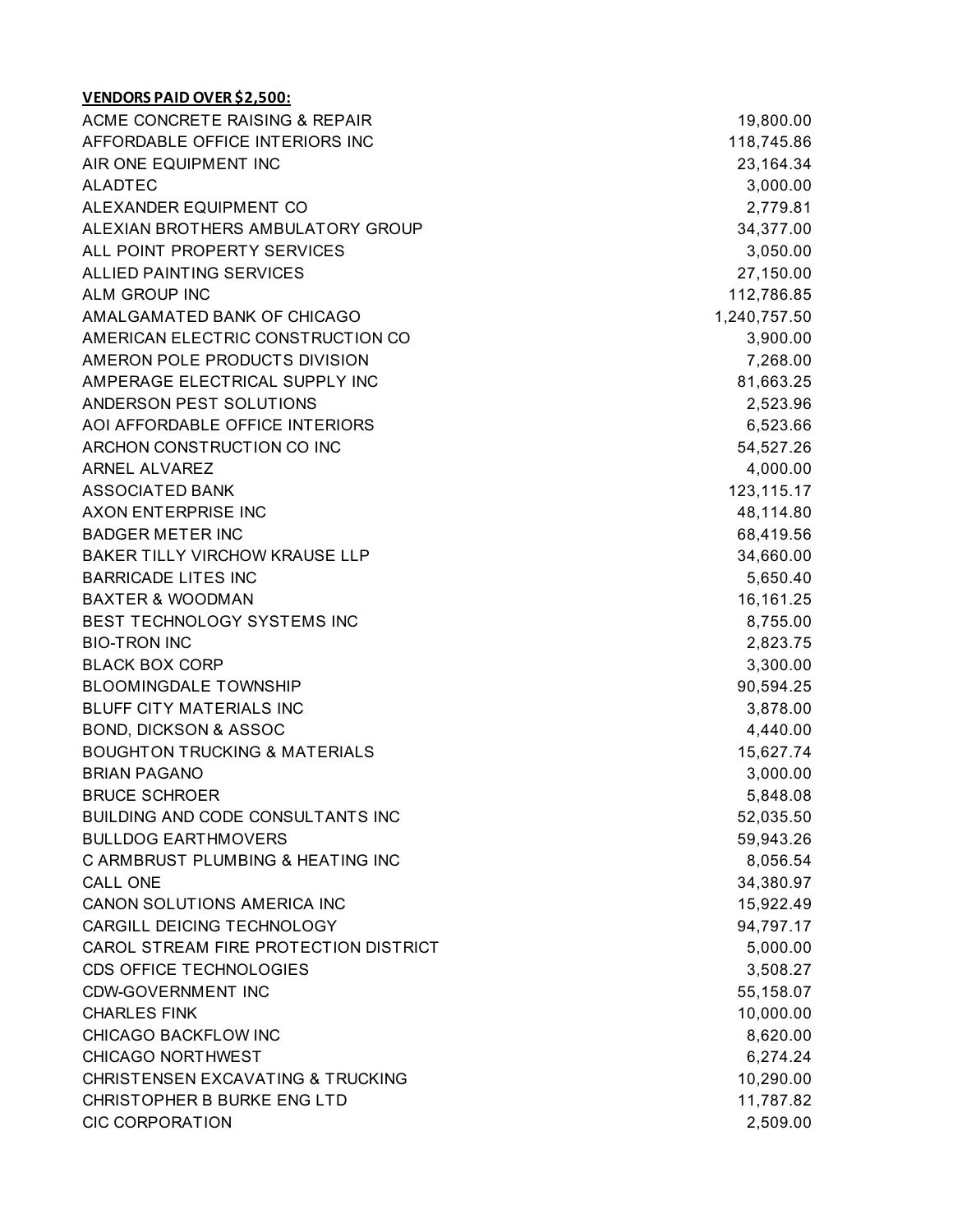| <b>CINTAS</b>                                  | 3,819.75     |
|------------------------------------------------|--------------|
| <b>CIOSEK TREE SERVICE</b>                     | 26,892.25    |
| <b>CIVICPLUS</b>                               | 5,750.63     |
| <b>CLARK HILL PLC</b>                          | 6,612.00     |
| <b>COLLEGE OF DUPAGE</b>                       | 4,184.00     |
| COM ED                                         | 36,919.53    |
| <b>CONSERV FS INC</b>                          | 43,233.47    |
| CONSTELLATION NEWENERGY INC                    | 302,465.56   |
| COOK CTY BUREAU OF TECHNOLOGY                  | 3,267.00     |
| <b>CORE &amp; MAIN</b>                         | 33,656.08    |
| CORRECTIVE ASPHALT MATERIALS                   | 39,994.50    |
| <b>CRAIG RAPP LLC</b>                          | 14,266.66    |
| <b>CROWN GYM MATS</b>                          | 4,995.00     |
| <b>CUSTOM CONNECTION INC</b>                   | 2,767.40     |
| <b>D&amp;H ENERGY MANAGEMENT</b>               | 3,401.00     |
| DAHME MECHANICAL INDUSTRIES INC                | 30,460.00    |
| DAILY HERALD                                   | 4,265.67     |
| DANS AUTO REPAIR INC                           | 11,165.54    |
| <b>DAVID GNADT</b>                             | 3,300.46     |
| <b>DEBRA FAZIO</b>                             | 16,500.00    |
| <b>DELL FINANCIAL SERVICES</b>                 | 63,329.28    |
| <b>DENNIS PAUL SELVIG</b>                      | 5,525.00     |
| DIMEO BROTHERS INC                             | 1,144,600.31 |
| DIVE RIGHT IN SCUBA                            | 4,478.96     |
| DPS EQUIPMENT SERVICES INC                     | 24,772.00    |
| DRYDON EQUIPMENT                               | 25,000.00    |
| <b>DUCOMM</b>                                  | 493,377.02   |
| DUPAGE COUNTY HEALTH DEPARTMENT                | 13,522.00    |
| <b>DUPAGE COUNTY RECORDER</b>                  | 3,034.00     |
| DUPAGE CTY STATE'S ATTORNEY OFFICE             | 3,500.00     |
| <b>DUPAGE MATERIALS</b>                        | 5,984.29     |
| DUPAGE MAYORS & MANAGERS CONFERENCE            | 19,567.52    |
| DUPAGE METROPOLITAN ENFORCEMENT GROUP          | 16,640.00    |
| DUPAGE RIVER/SALT CREEK WORK GROUP             | 65,507.00    |
| DUPAGE TOPSOIL INC                             | 3,870.00     |
| DUPAGE WATER COMMISSION                        | 2,679,593.15 |
| <b>EDWARD ROMERO</b>                           | 5,000.00     |
| <b>EH WACHS</b>                                | 73,716.02    |
| EJ EQUIPMENT INC                               | 2,997.04     |
| <b>EMERGENCY MEDICAL PRODUCTS INC</b>          | 12,510.11    |
| EMERGENCY TELEPHONE SYSTEM BOARD OF DUPAGE CTY | 37,757.60    |
| ENVIRONMENTAL SYSTEMS RESEARCH INST.           | 3,494.52     |
| <b>ESO SOLUTIONS INC</b>                       | 4,560.00     |
| EUGENE MATTHEWS INC                            | 11,930.00    |
| FENCE CONNECTION INC                           | 3,960.00     |
| FIRE SERVICE INC                               | 8,819.45     |
| <b>FISHER SCIENTIFIC</b>                       | 19,592.10    |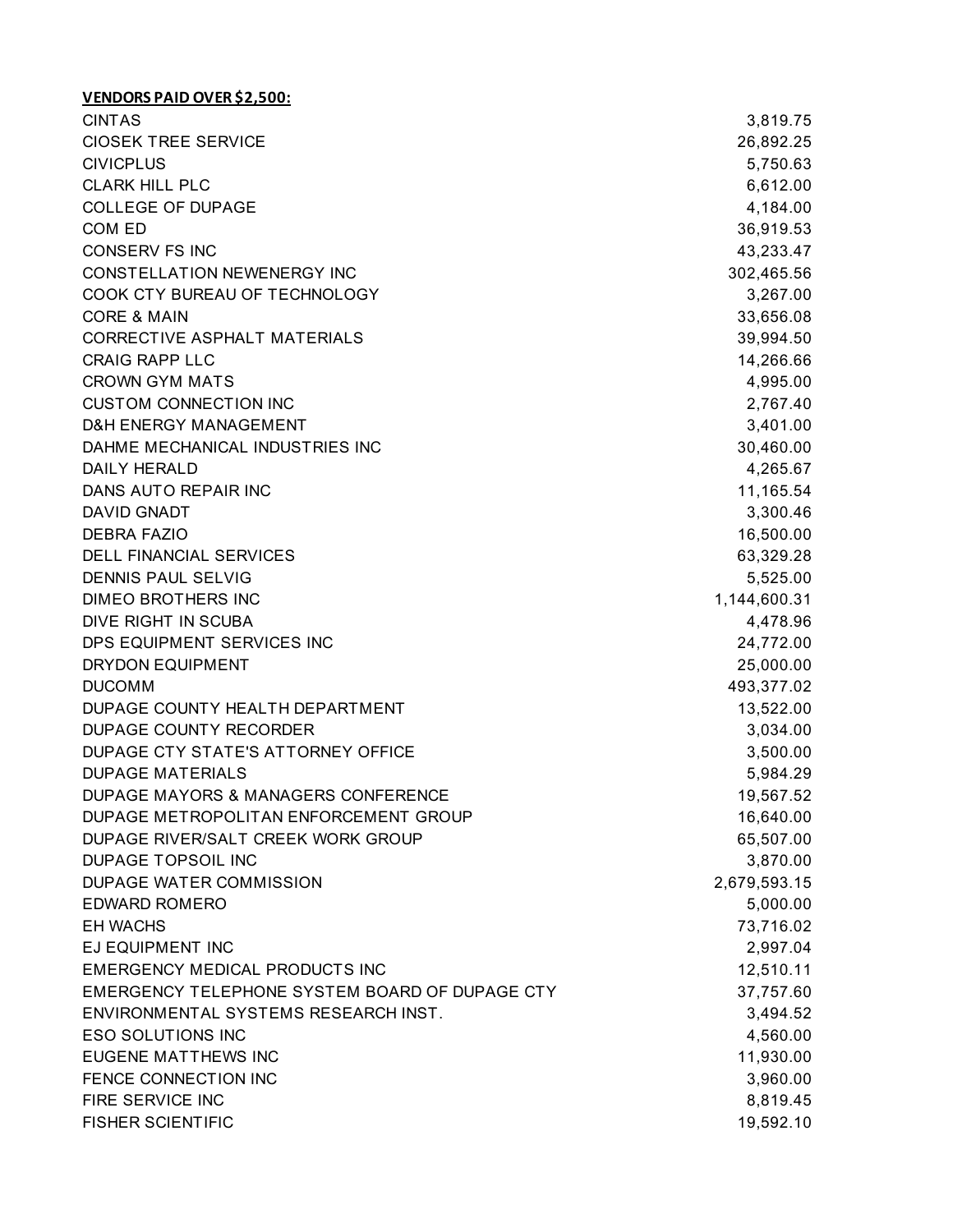# **VENDORS PAID OVER \$2,500:** FLEET SAFETY SUPPLY 10,242.63 FOSTER & FOSTER INC 2008 2009 18,845.00 FOSTER COACH SALES INC 213,459.96 FOX VALLEY FIRE & SAFETY 12,457.85 FULLIFE SAFETY CENTER 10,100.91 FULTON TECHNOLOGIES INC 6.475.00 GARLAND DBS INC 32.247.00 GASKILL & WALTON CONSTRUCTION CO 30 000 10,680.00 GENERAL MEDICAL DEVICES INC 22.259.00 GENERAL PUMP & MACHINERY INC 3.716.20 GLOBAL EMERGENCY PRODUCTS **1999** 7,385.26 GO PAINTERS INC 24,300.00 GOLD SHIELD DETECTIVE AGENCY INC 7,443.04 GRAF TREE CARE INC 8,540.00 GRAINGER INC 6.823.83 GREG E BERNA 8,510.10 GRIFFON SYSTEMS INC 3,500,000 SERIES AND THE SERIES OF STREET AND THE STREET ASSAULT ASSAULT AND STREET AND THE HACH CO 26,731.16 HASTINGS AIR-ENERGY CONTROL INC **6,911.00** 6,911.00 HAWKINS INC 17,926.96 HAYES INDUSTRIES INC 49,100.82  $HELM INC$  3,400.00 HERITAGE-CRYSTAL CLEAN LLC 3,573.49 HERVAS, CONDON & BERSANI 2,988.50 HOERR CONSTRUCTION 120,013.00 HR GREEN INC 13,818.00 I/O SOLUTIONS INC 8,490.00 IL COMMUNICATIONS SALES 17,237.00 IL DEPARTMENT OF TRANSPORT AND RESERVE THE SERVE OF SUCH A SUBSEX 8,030.76 IL DEPT OF TRANSPORTATION 178,099.72 IL ENVIRONMENTAL PROTECTION AGENCY **647,169.45** IL FIRE INSPECTORS ASSOC 3,504.49 IMPACT NETWORKING LLC 3,305.08 INFRASTRUCTURE MANAGEMENT SERVICES 14,780.00 INSIGHT PUBLIC SECTOR 13,280.16 INTEGRITY MERCHANT SOLUTIONS 8,016.49 INTERGOVERNMENTAL PERSONNEL BENEFITS COOPERATIVE 1.238,873.02 INTERGOVERNMENTAL RISK MANAGEMENT ASSOC 386,727.08 INTIME SOLUTIONS INC **7.200.00** J BARRETT 2,950.00 J CONGDON SEWER SERVICE **All and the USA CONGRESS CONGLES** 783,121.92 J&S PLUMBING 3,000.00 JEFFREY ELEVATOR COM 7,576.50 JENSENS PLUMBING & HEATING 5,276.57 JG UNIFORMS 38,194.66 JOSEPH J HENDERSON AND SON INC 536,052.90 JULIE INC  $\qquad \qquad 4,245.90$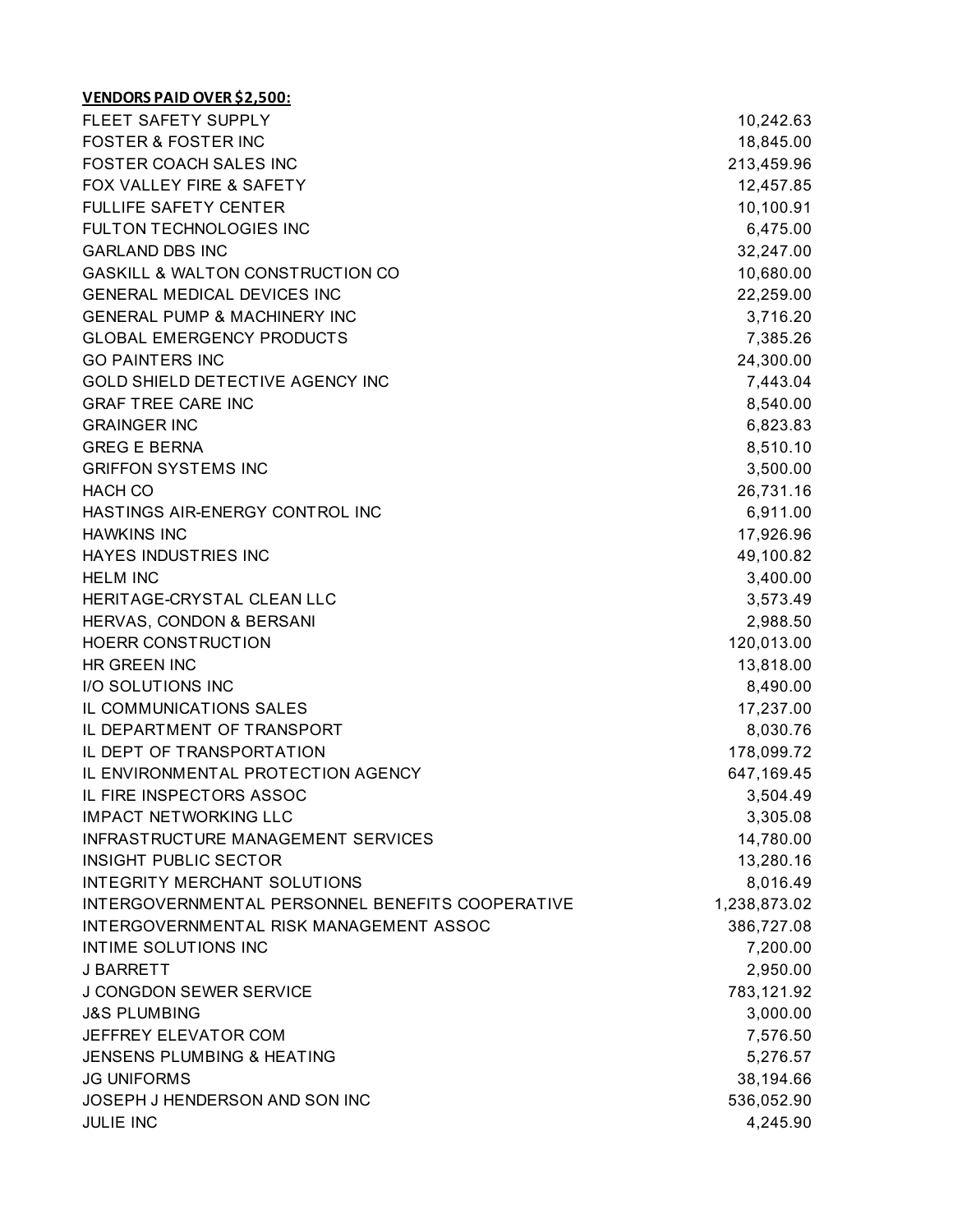| <b>KAREN HENKEL</b>                              | 2,845.00     |
|--------------------------------------------------|--------------|
| <b>KATHERINE KEAN</b>                            | 4,797.00     |
| LAI LTD                                          | 14,944.37    |
| <b>LEADSONLINE</b>                               | 3,229.25     |
| <b>LENS ACE HARDWARE</b>                         | 9,296.58     |
| <b>LIFTOFF LLC</b>                               | 7,628.40     |
| <b>MABAS DIVISION 12</b>                         | 3,347.00     |
| MANUSOS GENERAL CONTRACTING INC                  | 1,428,651.00 |
| <b>MARQUARDT &amp; BELMONTE PC</b>               | 57,168.10    |
| <b>MCCANN INDUSTRIES INC</b>                     | 3,362.69     |
| MEADE ELECTRIC CO INC                            | 8,937.92     |
| <b>MEDINAH PARK DISTRICT</b>                     | 5,515.12     |
| MEDINAH SCHOOL DISTRICT #11                      | 7,353.78     |
| MELROSE PYROTECHNICS INC                         | 27,500.00    |
| <b>MENARDS INC</b>                               | 7,995.05     |
| <b>METRO PARAMEDIC SERVICES INC</b>              | 714,684.00   |
| METROPOLITAN EMERGENCY RESPONSE & INVESTIGATIONS | 3,500.00     |
| <b>METROPOLITAN INDUSTRIES</b>                   | 4,680.75     |
| <b>MIDAS MIDWEST</b>                             | 39,999.36    |
| MIDLAND STANDARD ENGINEERING & TEST INC          | 5,585.90     |
| MISTER NATURAL CLEANING                          | 66,391.56    |
| <b>MOE FUNDS</b>                                 | 435,300.21   |
| <b>MORBARK LLC</b>                               | 64,809.73    |
| MORGAN HARBOUR CONSTRUCTION                      | 5,280.00     |
| <b>MOTOROLA</b>                                  | 14,277.59    |
| MUELLNER CONSTRUCTION INC                        | 15,420.00    |
| MUNICIPAL CODE CORP                              | 5,377.95     |
| MUNICIPAL EMERGENCY SERVICES                     | 24,459.60    |
| <b>NAPA AUTO PARTS</b>                           | 20,986.16    |
| NEENAH FOUNDRY CO                                | 3,982.00     |
| <b>NICOR</b>                                     | 43,081.64    |
| NORTHEAST MULTI REGIONAL TRAINING                | 4,855.00     |
| NORTHEASTERN ILLINOIS PUBLIC SAFETY              | 3,510.00     |
| NORTHERN ILLINOIS POLICE ALARM SYSTEM            | 7,861.19     |
| NORTHERN ILLINOIS UNIVERSITY                     | 18,942.82    |
| NORTHWESTERN UNIVERSITY CENTER FOR               | 7,100.00     |
| NUGENT, SUSAN                                    | 2,987.95     |
| ON TIME INC                                      | 10,760.20    |
| OTTOSEN, DINOLFO, HASENBALG & CASTALDO           | 40,634.74    |
| OZINGA READY MIX CONCRETE INC                    | 6,232.00     |
| PARKMOBILE USA INC                               | 3,134.08     |
| PAT KEANS FRIENDLY FORD                          | 151,717.43   |
| PAUL SPADAFINO                                   | 3,000.00     |
| PAULSON PRESS INC                                | 8,600.00     |
| PEARL HOSPITALITY ROSELLE, LLC                   | 18,947.65    |
| PETRO CHOICE HOLDINGS                            | 4,013.99     |
| PHYSIO-CONTROL INC                               | 22,972.73    |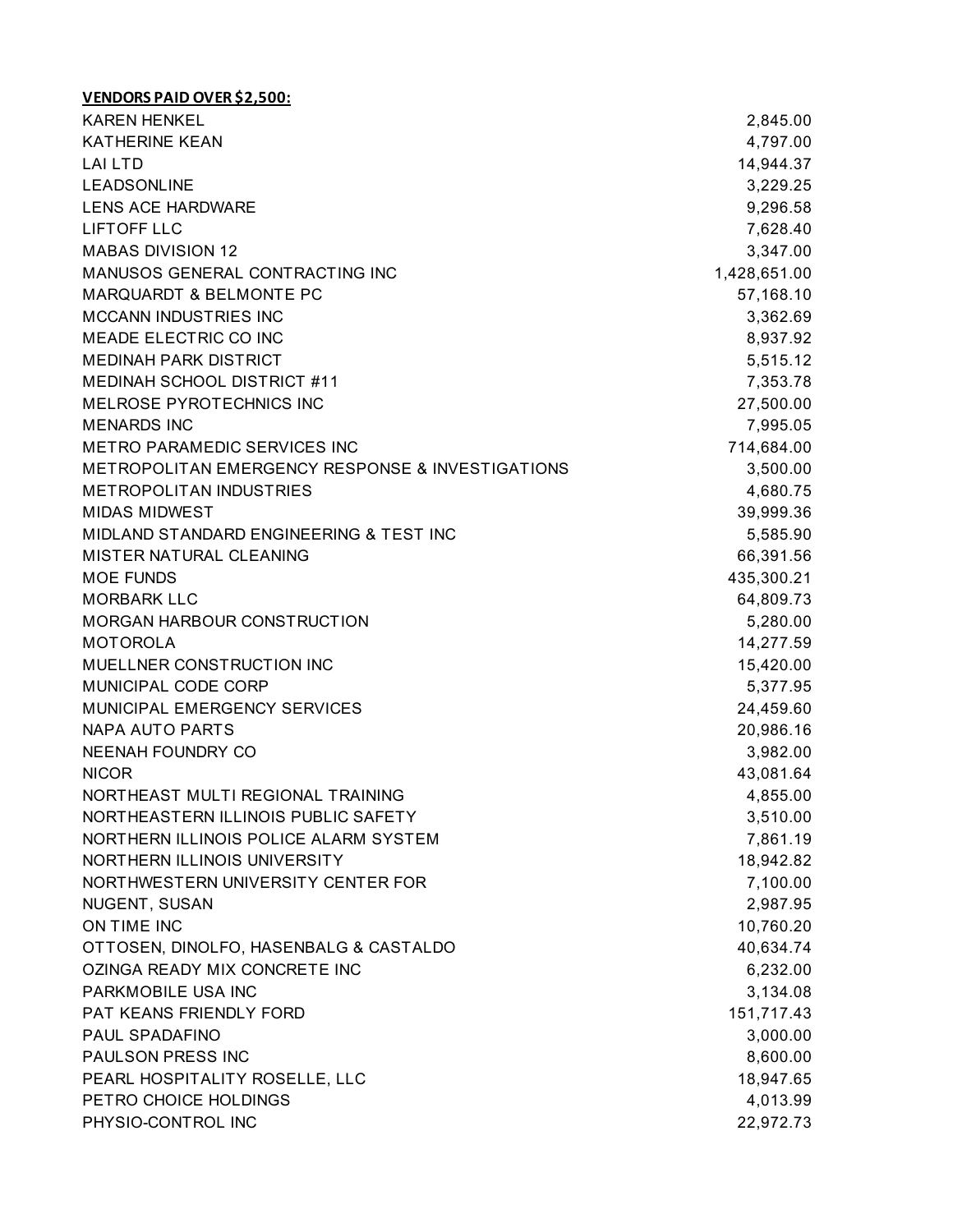| POLACH APPRAISAL GROUP INC               | 6,400.00   |
|------------------------------------------|------------|
| POLLARDWATER                             | 3,408.36   |
| POLYDYNE INC                             | 9,272.31   |
| POMPS TIRE SERVICE INC                   | 19,377.55  |
| <b>POSTMASTER</b>                        | 8,505.00   |
| PRESCIENT SOLUTIONS                      | 272,314.74 |
| PRESTA CONSTRUCTION                      | 6,750.00   |
| PRINTING PLUS OF ROSELLE INC             | 7,602.62   |
| PROMOS 911 INC                           | 6,222.97   |
| RAINBOW FARMS ENTERPRISES INC            | 5,525.00   |
| RAY O HERRON CO INC                      | 15,755.57  |
| <b>REPUBLIC SERVICES</b>                 | 14,019.01  |
| <b>RHMG ENGINEERS INC</b>                | 56,947.89  |
| <b>ROBINSON ENGINEERING</b>              | 337,416.55 |
| ROLLINS AQUATIC SOLUTIONS                | 3,400.00   |
| ROMEOVILLE FIRE ACADEMY                  | 5,585.00   |
| ROSE QUEEN PAGEANT                       | 4,500.00   |
| ROSELLE CHAMBER OF COMMERCE              | 13,697.00  |
| ROSELLE FIRE PROTECTION DISTRICT         | 9,942.00   |
| ROSELLE HISTORICAL FOUNDATION            | 9,444.00   |
| ROSELLE LIONS                            | 67,122.03  |
| ROSELLE PARK DISTRICT                    | 4,581.50   |
| ROYAL CONCRETE                           | 4,950.00   |
| RUSH TRUCK CENTER-CAROL STREAM           | 12,549.13  |
| <b>RYDIN DECAL</b>                       | 5,857.98   |
| <b>SAUBER MFG CO</b>                     | 97,788.00  |
| <b>SB FRIEDMAN &amp; COMPANY</b>         | 36,262.87  |
| SCHROEDER ASPHALT SERVICES INC           | 667,732.21 |
| <b>SEBIS DIRECT INC</b>                  | 16,013.67  |
| SERVICE COMPONENTS INC                   | 2,757.10   |
| <b>SERVICE EXPRESS</b>                   | 3,315.00   |
| SHI INTERNATIONAL CORP                   | 11,127.64  |
| SONITROL CHICAGOLAND WEST                | 6,911.33   |
| SPRING ALIGN OF PALATINE INC             | 7,543.95   |
| STANDARD INDUSTRIAL & AUTO EQUIPMENT INC | 2,500.32   |
| STATE INDUSTRIAL PRODUCTS                | 5,048.88   |
| STORINO RAMELLO & DURKIN                 | 6,547.50   |
| <b>STREICHERS - MILWAUKEE</b>            | 12,358.95  |
| STRYKER SALES CORPORATION                | 61,508.34  |
| STRYPES PLUS MORE INC                    | 8,340.35   |
| SUBSURFACE SOLUTIONS                     | 5,207.89   |
| <b>SUBURBAN CONCRETE</b>                 | 68,633.60  |
| SUBURBAN LABORATORIES INC                | 10,183.00  |
| SUBURBAN O'HARE COMMISSION               | 7,766.43   |
| SUPERIOR ROAD STRIPING INC               | 14,638.52  |
| SYNAGRO CENTRAL                          | 43,893.30  |
| TARGET SOLUTIONS LEARNING                | 15,400.41  |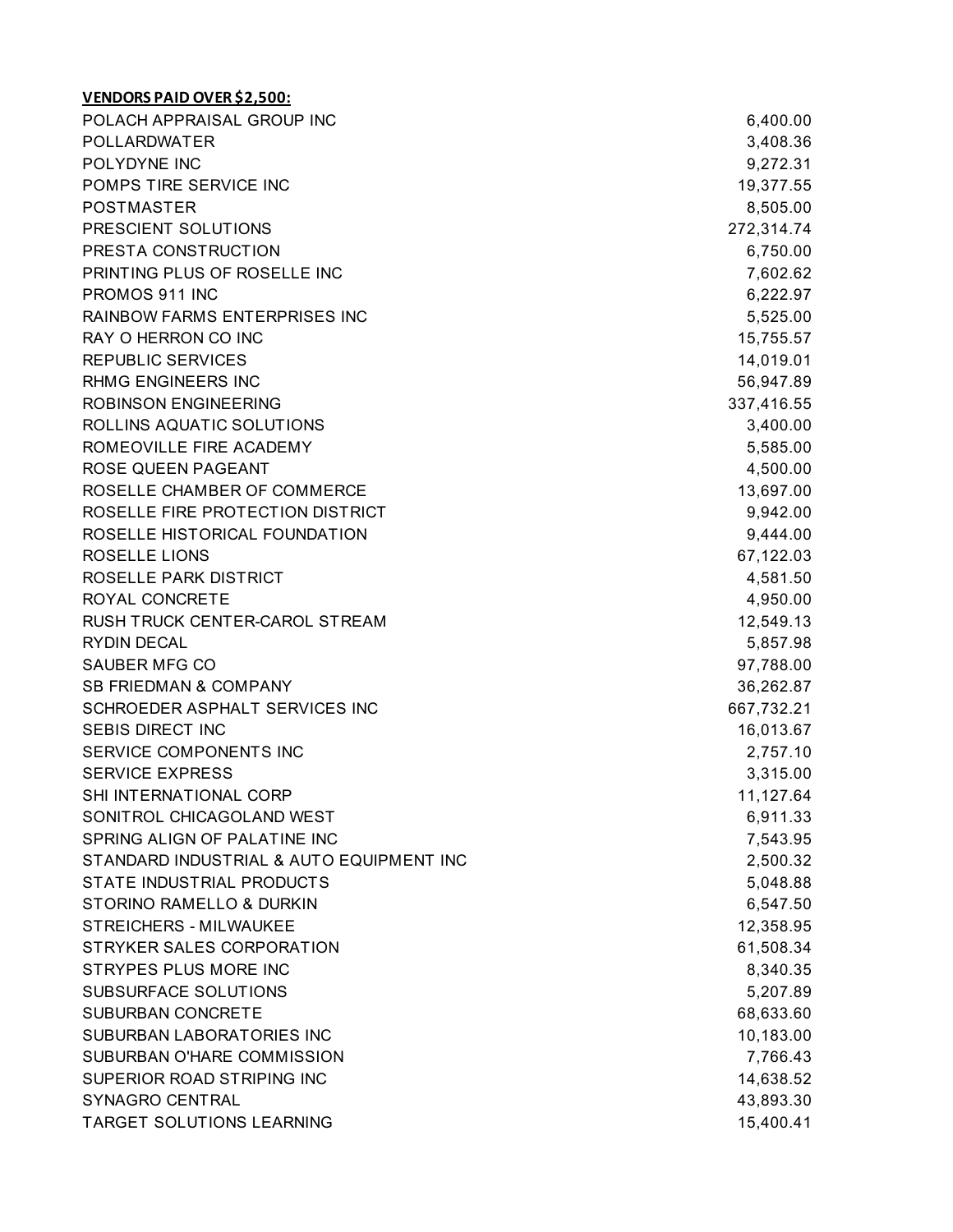| TASC                                        | 5,217.68      |
|---------------------------------------------|---------------|
| <b>TEKLAB INC</b>                           | 17,366.00     |
| TELCOM INNOVATIONS GROUP                    | 37,003.88     |
| <b>TERPSTRA MASONRY</b>                     | 2,750.00      |
| <b>TESKA ASSOCIATES</b>                     | 3,194.63      |
| THE FIELDS ON CATON FARM INC                | 31,770.00     |
| THE SHWAYDER CO                             | 3,244.10      |
| TOTAL PARKING SOLUTIONS INC                 | 5,235.00      |
| <b>TRAFFIC CONTROL &amp; PROTECTION</b>     | 14,035.25     |
| <b>TRAFFIC CONTROL CORP</b>                 | 6,260.00      |
| TRANE US INC                                | 365,400.00    |
| <b>TRANS CHICAGO TRUCK</b>                  | 175,956.22    |
| TRI-R SYSTEM INC                            | 482,995.00    |
| TROTTER & ASSOCIATES INC                    | 490,596.89    |
| <b>TYLER TECHNOLOGIES INC</b>               | 171,180.73    |
| <b>ULINE</b>                                | 5,379.75      |
| UNITED LABORATORIES                         | 4,650.94      |
| UNITED STATES POSTAL SERVICE CMRS           | 51,300.00     |
| UNIVERSITY OF ILLINOIS                      | 4,210.00      |
| UNO MAS LANDSCAPING COMPANY                 | 139,148.00    |
| <b>USA BLUE BOOK</b>                        | 5,649.17      |
| <b>UTILITY DYNAMICS</b>                     | 97,734.50     |
| VALLEY HYDRAULIC SERVICE INC                | 4,583.76      |
| <b>VERIZON WIRELESS</b>                     | 40,414.83     |
| VIAN CONSTRUCTION CO INC                    | 6,495.50      |
| VIGILANT SOLUTIONS LLC                      | 7,750.00      |
| <b>VILLAGE OF SCHAUMBURG</b>                | 47,617.53     |
| <b>VL3 ENTERPRISES</b>                      | 198,459.41    |
| VOGELSANG                                   | 22,500.00     |
| <b>VSP OF ILLINOIS</b>                      | 7,142.88      |
| WALSH, KNIPPEN & CETINA, CHARTERED          | 76,161.95     |
| WAREHOUSE DIRECT OFFICE PRODUCTS            | 18,946.64     |
| <b>WASTE MANAGEMENT</b>                     | 56,553.31     |
| WATER PRODUCTS-AURORA                       | 3,012.00      |
| <b>WILSON CONSULTING</b>                    | 5,062.50      |
| <b>WINTER EQUIPMENT CO</b>                  | 5,496.67      |
| <b>WRIGHT EXPRESS</b>                       | 94,990.57     |
| XYLEM WATER SOLUTIONS USA INC               | 11,496.96     |
| YMI GROUP INC                               | 26,928.04     |
| ZEP SALES & SERVICE                         | 2,699.20      |
| ZIEBELL WATER SERVICE PRODUCTS              | 8,688.25      |
| <b>ZOLL MFG</b>                             | 123,607.80    |
| <b>EXPENSE DISBURSEMENTS UNDER \$2,500:</b> | 322,288.72    |
| <b>TOTAL:</b>                               | 21,089,280.32 |